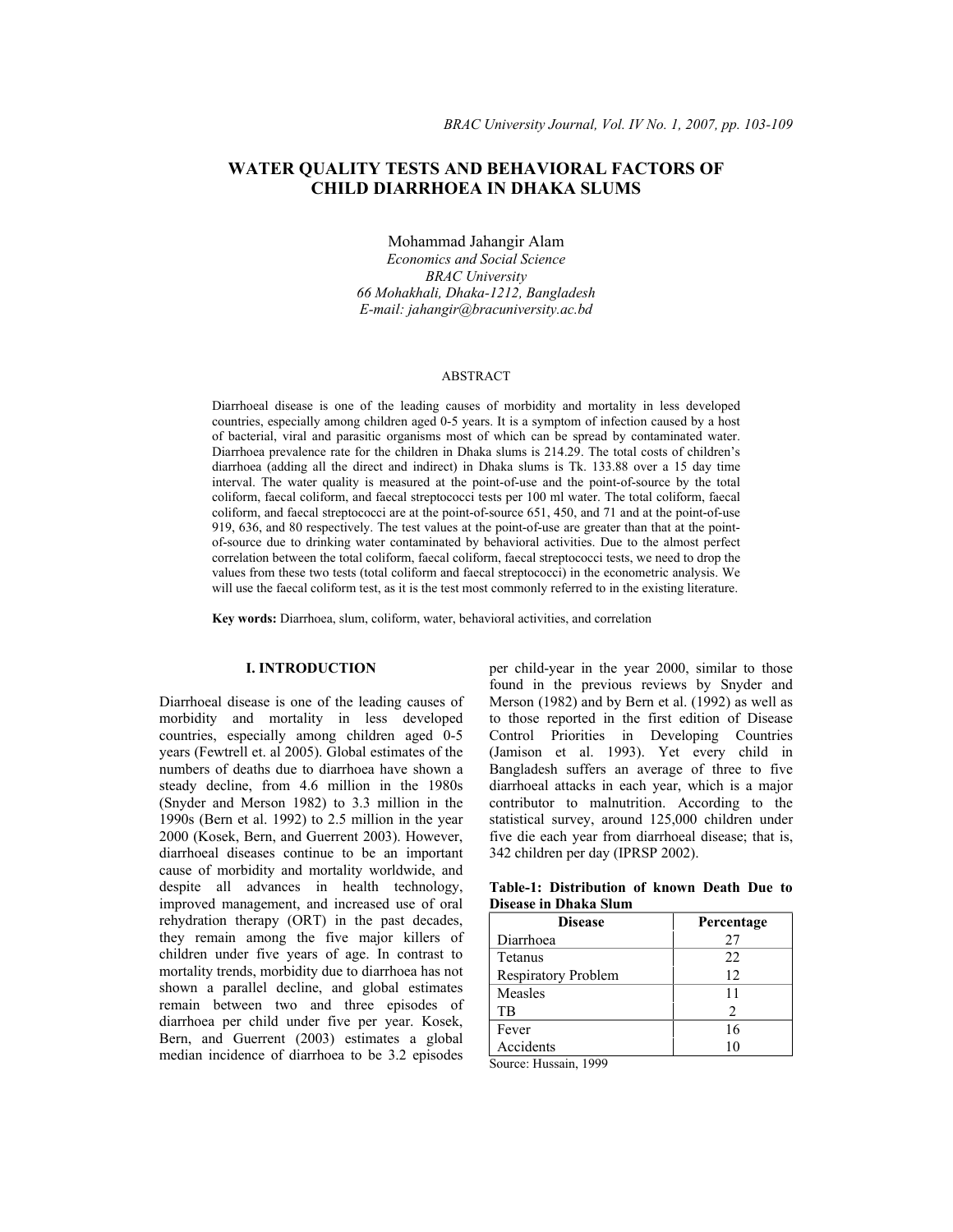Dhaka, one of the primary urban centers of Bangladesh, has been experiencing a rapid increase in population over the past two decades. People migrate to Dhaka and most migrants work in marginal employment at very low wages and live in squatter and slum settlements with few basic services. Recent studies estimate that 2 million people live in the urban slums of Dhaka. This problem is only expected to worsen—by 2020, the number of people living in urban slums in Dhaka is expected to rise to 9 million. Table-1 shows that diarrhoea is the leading known cause of death of children less than 5 years old in Dhaka slum areas.

The main purpose of the study is to calculate the household economic cost due to child diarrhoea in Dhaka slum, to examine the water quality test for child diarrhoea, and to predict the behavioral factors for prevalence of child diarrhoea. With these objectives, the paper has been organized as follows: The next section discusses the literature review. Section III discusses the profile of the sample households. Section IV presents the diarrhoea prevalence in Dhaka slums. Section V presents the household cost of child diarrhoea. Section VI describes the drinking water quality in Dhaka slums VII explains the behavioral factors in child diarrhoea. Section VIII explains the correlation between the water quality tests. The paper is concluded in the section IX.

## **II. LITERATURE REVIEW**

Diarrhoeal disease is usually attributed to ingestion of water or foods that are contaminated with fecal coliforms or other pathogens, or to fecal-oral contamination. For pathogens transmitted by the faecal–oral route, drinking-water is only one vehicle of transmission. Contamination of food, hands, utensils and clothing can also play a role, particularly when domestic sanitation and hygiene are poor. Improvements in the quality and availability of water, in excreta disposal and in general hygiene are all important in reducing faecal–oral disease transmission. The expanding water connection and sanitation are not sufficient condition to improve child health status. The source of ambiguity lies in the uncertainty about how access to water interacts with private health inputs such as hygiene water storage, boiling water, medical treatment and nutrition (Jalan and Ravallion 2003). Same source of ambiguity arises about the hygiene of sanitation. With right combination of water and sanitation facilities with

behavioral characteristics of household, diarrhoeal disease is almost preventable.

We can use two terms (economic/behavioral and engineering/infrastructure) for identifying factors linked with the incidence and severity of diarrhoeal illness (Alberini et al. 1996). The engineering/ infrastructure perspective emphasizes the need to provide households with a plentiful and reliable supply of uncontaminated water and adequate sanitation services. The engineering/infrastructure variables (like piped water) are more important for reducing diarrhoea and the knowledge of hygiene promotes more effective water use for reducing diarrhoea (Jalan and Ravallion 2003). Parents are always willing to pay for improving water quality (Whittington et al. 1992; and Jalan and Ravallion 2003) for their children's well-being. Parents are more willing to pay for protecting their male child compared with their female child suffering from a diarrhoeal episode (Amin and Khondaker 2004). Dhaka slums households also are willing to pay for a public water connection or common tap for shared use (Chowdhury 1999).

The economic/behavior perspective emphasizes attention to and interpretation of household behavior, and the relationship between the appropriate interventions and the resources and preferences of the households. The lack of awareness among mothers about hygiene (like use of soap, ash or soil for hand washing by mother and children after defecation and before having main meals) leads to exposure of children to diarrhoea (Han and Hliang 1989; Knight et al. 1992; Hoque et al. 1999; and Jalan et al. 2003). These factors are often tightly intertwined. One might find, for instance, that diarrhoea incidence is low in a city with contaminated water, because households are careful in their personal hygiene, and boil water before drinking (Alberini et al. 1996). In such a setting, an engineering intervention, such as improvement in water quality, could less effective in lowering diarrhoea than the behavioral factors.

## **III. PROFILE OF SAMPLE HOUSEHOLDS**

The study sites are limited to slums located in the Dhaka Metropolitan Area (DMA). A total of 40 households in 10 slums were interviewed in a recall period of 15 days. The households were selected on the basis of drinking water source and sanitation type, as specified by LGRD office. The criterion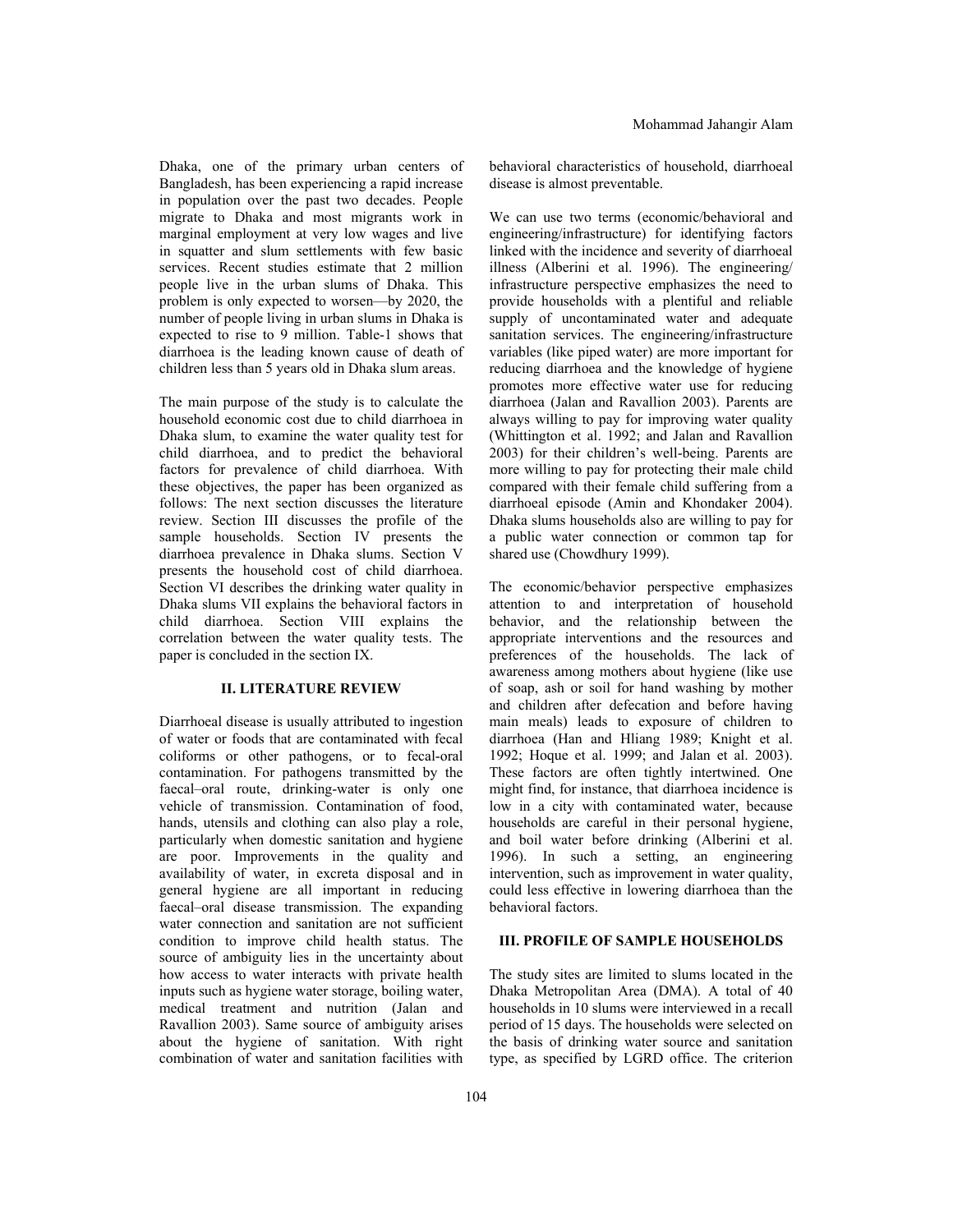for household selection was that each household must have at least two child aged between 0-5 years. 17.5% of the respondents were male and 82.5% of the respondents were female.

The minimum number of children below age of 5 in the households interviewed was 2, since this was the criteria for household selection. Households had on average 5.82 members, with the mean age of respondents 29.28 years and the mean age of the household head is 35.83 years. Average monthly household income is Tk.5915.25. Due some extreme values which is measured by the standard deviation in the income data, mode income (Tk. 3600) would be good measure for measuring the central value of the income in slums.

## **Table-2: Profile of the Sample Households**

| Variable                                                                  |    | Mean          | Std. Dev.   | Min  | Max   |
|---------------------------------------------------------------------------|----|---------------|-------------|------|-------|
| Children (0 to 5 years)                                                   | 40 | 2.10          | .30         |      |       |
| Household member                                                          | 40 | 5.82          | 1.92        |      |       |
| Age of respondent (Years)                                                 | 40 | 29.28         | 8.60        | 20   | 60    |
| Age of household head (Years)                                             | 40 | 35.83         | 9.76        | 22   | 60    |
|                                                                           |    | 5915.25       | 4563.19     | 2010 | 22500 |
| Household monthly income (Tk.) (Exchange Rate:<br>$1\frac{1}{9} = 69$ Tk) | 40 | Median income |             | 4500 |       |
|                                                                           |    |               | Mode income |      | 3600  |

Source: Field Survey, 2006

#### **IV. DIARRHOEA PREVALENCE IN DHAKA SLUMS**

Prevalence rate for the entire sample is 90.13. For children, the prevalence rate is 214.29 and when we consider male and female children separately, the prevalence rate is 186.05 and 243.90 respectively (Table 6). This shows that children are

more susceptible to diarrhoea than adults and female children are more likely to suffer from diarrhoea than male children, perhaps suggesting parental negligence towards daughters. Diarrhoea for female children is higher than for male due to females being more prone to eating stale food and not seeking medical treatment.

### **Table-3: Diarrhoea Prevalence Rates of the Sample Households**

| Definition                                                                                             | Prevalence<br>Rate/1000 |
|--------------------------------------------------------------------------------------------------------|-------------------------|
| 1. For entire sample (number of cases/ total number of population)                                     | 90.13                   |
| 2. For children (number of cases/total number of children)                                             | 214.29                  |
| 3. Male children (total reported cases of male children diarrhoea/total number of male<br>children)    | 186.05                  |
| 4. Female child (total reported cases of female children diarrhoea/total number of<br>female children) | 243.90                  |

Source: Field Survey, 2006

Definition of prevalence rate  $(\text{PR})$  = (total number of cases/ total population surveyed) \* 1000

## **V. HOUSEHOLD COSTS OF CHILD DIARRHOEA**

The direct costs of diarrhoea includes the home treatment, transportation cost, doctor's fees, and medical expenses and the indirect cost includes the parent's work and leisure lost due to child diarrhoea. We converted leisure time costs of child

diarrhoea into monetary terms by multiplying the time lost by a proportion of the hourly wage of an individual in the household. For this study, we considered 50% of the average hourly wage rate (mean hourly wage rate was 3.59 Tk.). The 50% estimate is similar to fractions used in estimating time costs of water collection in Nepal (Pattanayak et al. 2005).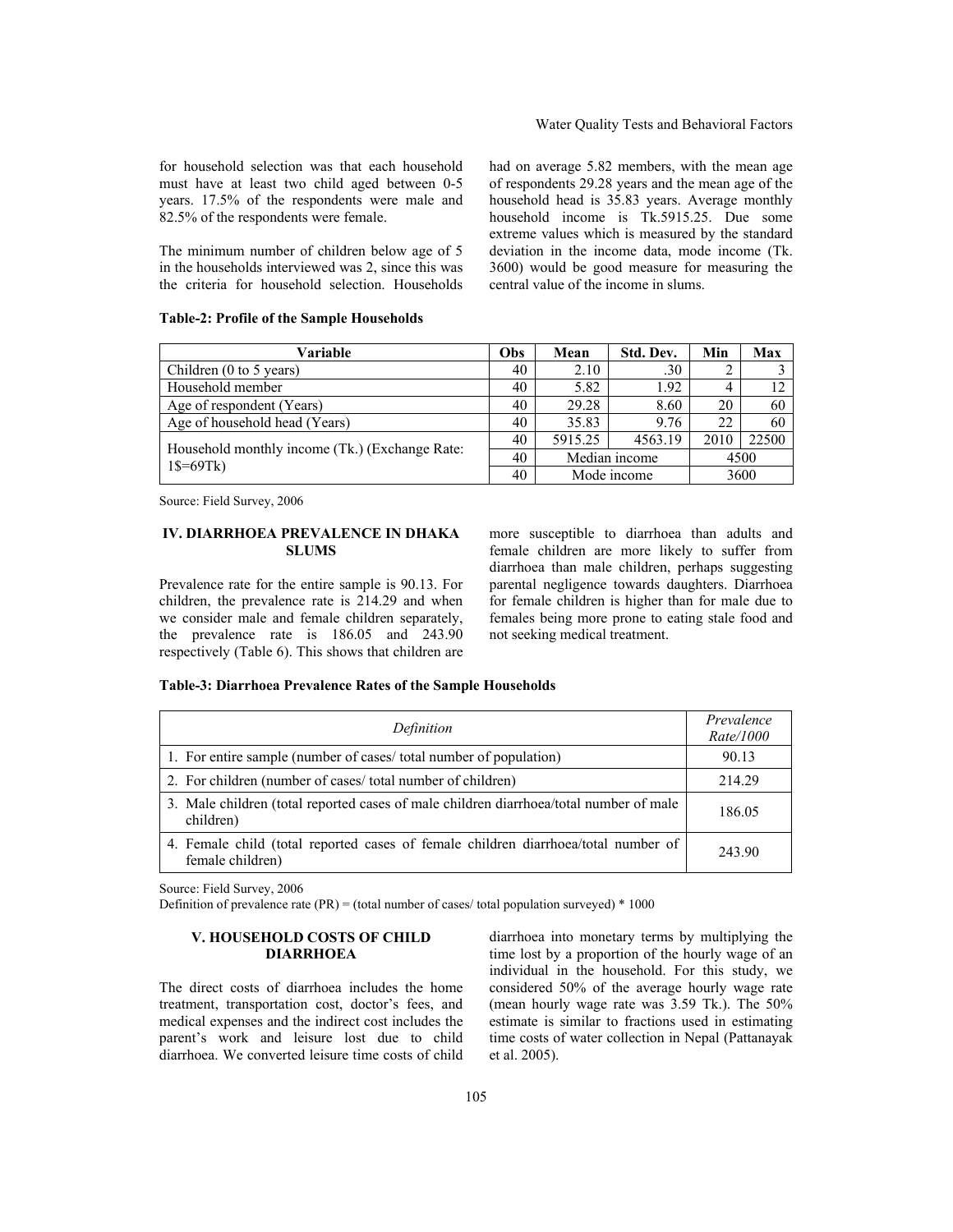| <b>Costs of Diarrhoea</b>                    | Obs | Mean   | Std. Dev.                | Min   | Max    |
|----------------------------------------------|-----|--------|--------------------------|-------|--------|
| Home treatment                               | 2   | 30     | 28.28                    | 10    | 50     |
| Transportation                               |     | 20     | $\overline{\phantom{a}}$ | 20    | 20     |
| Doctor's fee                                 | 3   | 40     | 26.46                    | 10    | 60     |
| Medical expenses                             | 14  | 66.29  | 79.92                    | 5     | 275    |
| Direct cost of child diarrhoea               | 14  | 80.57  | 101.10                   | 5     | 355    |
| Parent's work lost due to child diarrhoea    | 11  | 58.79  | 42.79                    | 10.78 | 143.7  |
| Parent's leisure lost due to child diarrhoea | 13  | 17.96  | 16.20                    | 3.59  | 64.66  |
| Indirect cost of child diarrhoea             | 13  | 67.70  | 59.21                    | 3.59  | 208.36 |
| <b>Total cost due to child diarrhoea</b>     | 15  | 133.88 | 117.94                   | 8.59  | 455.59 |

 **Table-4: Direct and Indirect Costs of Child Diarrhoea (Tk.) (15 days)** 

Source: Field Survey, 2006

The cost of home treatment for the children's diarrhoea for 15 days is on average Tk. 30. The transportation costs related to children's diarrhoea for 15 days is Tk.20, the doctor's fees are on average Tk.40 and the costs of medication are on average Tk.66.29. the opportunity cost of parents work and leisure hours lost due to children's diarrhoea are on average Tk.58.79 and Tk.17.96 respectively. The direct and indirect costs of child diarrhoea are on average Tk. 80.57 and Tk. 67.70 respectively. The total cost of children's diarrhoea for a single household is calculated by adding all these variables and over a 15 day time interval, the mean of total costs of children's diarrhoea is Tk. 133.88 in Dhaka slums.

#### **VI. DRINKING WATER QUALITY IN DHAKA SLUMS**

The questionnaires were serially numbered according to the sequence in which the households were interviewed. Four households were interviewed from each slum and water sample was collected from every "third household" at the end of the interview. We collected 10 water samples from the point-of-use and 10 water samples from the point-of-source. Bottles were opened only at the time of collecting the water sample, either from the source or point of use. Water samples were sent to the laboratory within three hours of collection.

**Table-5: The Mean Value of the Water Quality Test** 

| <b>Water Quality</b><br><b>Test</b>     | Point-of-<br><b>Source</b> | Point-of-<br>Use |
|-----------------------------------------|----------------------------|------------------|
| Total Coliform per<br>100 ml water      | 651                        | 919              |
| Faecal Coliform<br>per 100 ml water     | 450                        | 636              |
| Faecal Streptococci<br>per 100 ml water | 71                         | 80               |

Source: Field Survey, 2006

The total coliform, faecal coliform, and faecal streptococci test values are reported as colony forming units (cfu) per 100 ml water. The total coliform, faecal coliform, and faecal streptococci are at the point-of-source 651, 450, and 71 and at the point-of-use 919, 636, and 80 respectively. The test values at the point-of-use are greater than that at the point-of-source due to drinking water contaminated by behavioral activities.

The possibility of variation between the water quality at source and point of use is due to day-today variations in tap water quality. Storing water collected the previous day is a common practice among slum-dwellers. Therefore, there is a possibility that the water sample collected from the household being interviewed was actually collected the previous day, but the water sample collected from the source is on the day of the interview. In this case, the variations in water quality between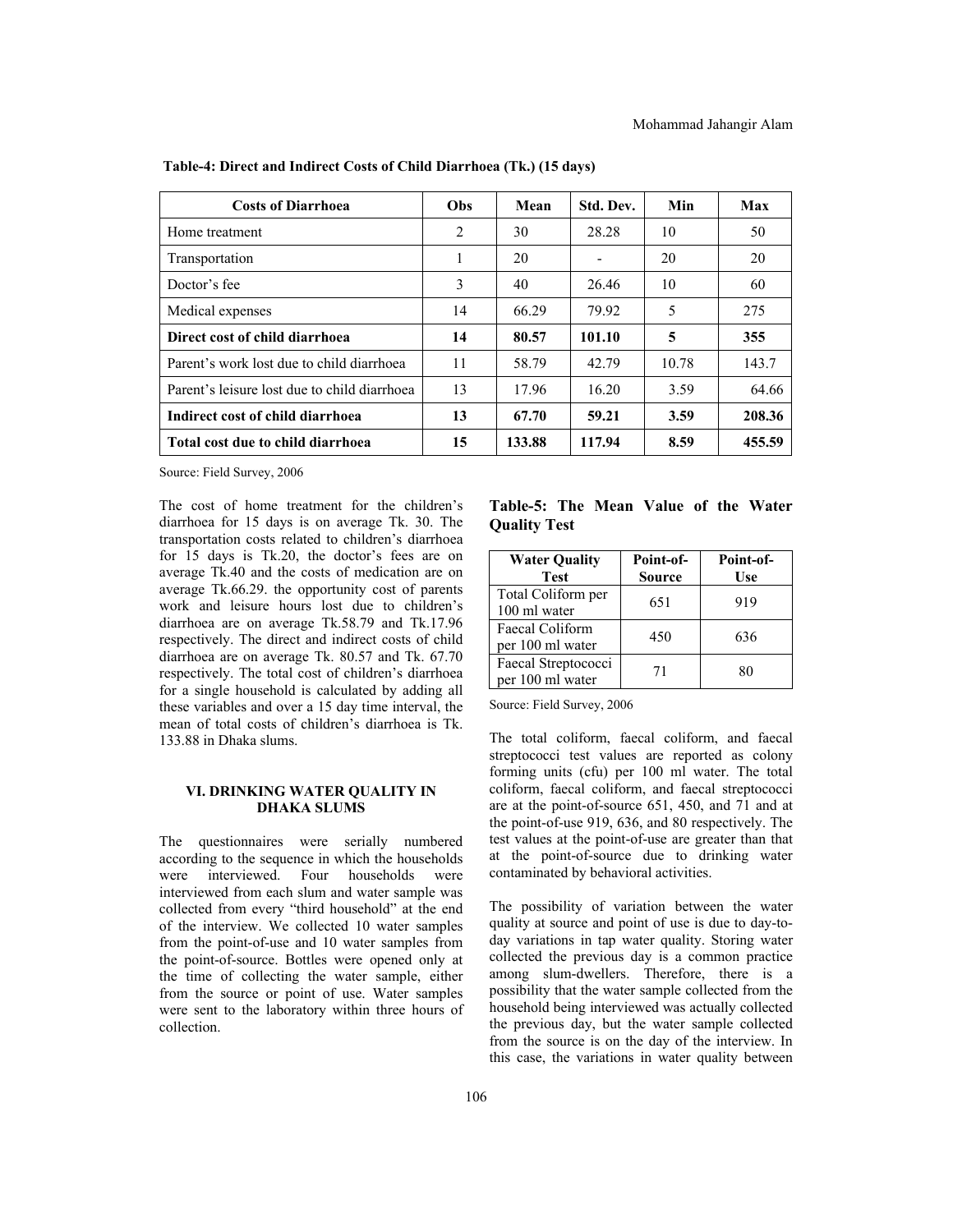### Water Quality Tests and Behavioral Factors

source and point of use would be partially due to differences in quality of supple water and it would be incorrect to conclude that the entire variation is due to behavioral activities.

### **VII BEHAVIORAL FACTORS IN CHILD DIARRHOEA**

Household members spend time walking to and waiting at the point-of-source. We converted time costs of water collection into monetary terms by multiplying the time spent by a proportion of the hourly wage of an individual in the household. For this study, we considered 50% of the average hourly wage rate since women mostly collects water and they are usually housewives. The 50% estimate is similar to fractions used in estimating time costs of water collection in Nepal (Pattanayak 2005). For a period of 15 days, water collection costs from safer source is Tk.13.17. the water treatment costs are Tk.22.97 and the cost of containers used for carrying water from the source and storing the water in the house comes to an average of Tk.1.77 and Tk.0.3 respectively. The cost of lid is on average Tk.0.26 for a 15 day period (Table 5). Among 40 households only 6 households are treating their drinking water and 26 households are using lid their storing container.

| Variable           | Obs | Mean      | Std. Dev. | Min            | Max            |
|--------------------|-----|-----------|-----------|----------------|----------------|
| Collection         | 40  | 13.17     | 22.65     | .47            | 105            |
| Treatment          |     | 22.97     | 25.94     | . .            | 60             |
| Carrying container | 40  | 77        | 77        | $\cdot$ $\sim$ | 8.54           |
| Storing container  | 40  | $\ddotsc$ | 3.96      | 1.38           | .84            |
| Lid cost           | 26  | .20       | .25       | .04            | $\circ$<br>ده. |

#### **Table-6: Water-related Costs (Tk.) (15 days)**

Source: Field Survey, 2006

The total coliform, faecal coliform, and faecal streptococci test values are higher in the point-ofuse than in the point-of-source because of their storing system and collection of water from the container and the point-of-source are not hygienic.

## **VIII. CORRELATION BETWEEN THE WATER QUALITY TESTS**

The correlation between the total coliform and the faecal coliform in the point-of-source is 0.983 (almost perfect correlation) and the correlation between the total coliform and the faecal coliform in the point-of-use is 1.00 (perfect correlation).

| Water Test    |                         | <b>Source</b>    |                    |                              | <b>Use</b>          |                     |                    |
|---------------|-------------------------|------------------|--------------------|------------------------------|---------------------|---------------------|--------------------|
|               |                         | A                | B                  | $\mathsf{C}$                 | D                   | E                   | F                  |
| <b>Source</b> | Total Coliform [A]      |                  | .983**<br>(.000)   | $.966**$<br>000 <sub>0</sub> | .170<br>(.639)      | .169<br>(.641)      | .201<br>(579)      |
|               | Faecal Coliform [B]     | .983**<br>.000)  |                    | $976**$<br>000 <sub>0</sub>  | .023<br>(949)       | .023<br>(949)       | .050<br>(.891)     |
|               | Faecal Streptococci [C] | .966**<br>(.000) | $.976**$<br>(.000) |                              | .070<br>(.848)      | .070<br>(.848)      | .148<br>(.683)     |
| <b>Use</b>    | Total Coliform [D]      | .170<br>(.639)   | .023<br>(949)      | .070<br>(.848)               |                     | $1.000**$<br>(.000) | $.961**$<br>(.000) |
|               | Faecal Coliform [E]     | .169<br>.641)    | .023<br>(949).     | .070<br>(.848)               | $1.000**$<br>(.848) |                     | 959**<br>(.000)    |
|               | Faecal Streptococci [F] | .201<br>.579)    | .050<br>(.891)     | .148<br>.683)                | $.961**$<br>(.000)  | .959**<br>(.000)    |                    |

## **Table-7: Correlations between the Water Tests. (Significance Level in Parentheses)**

Source: Field Survey, 2006

\*\* Correlation is significant at the 0.01 level (2-tailed).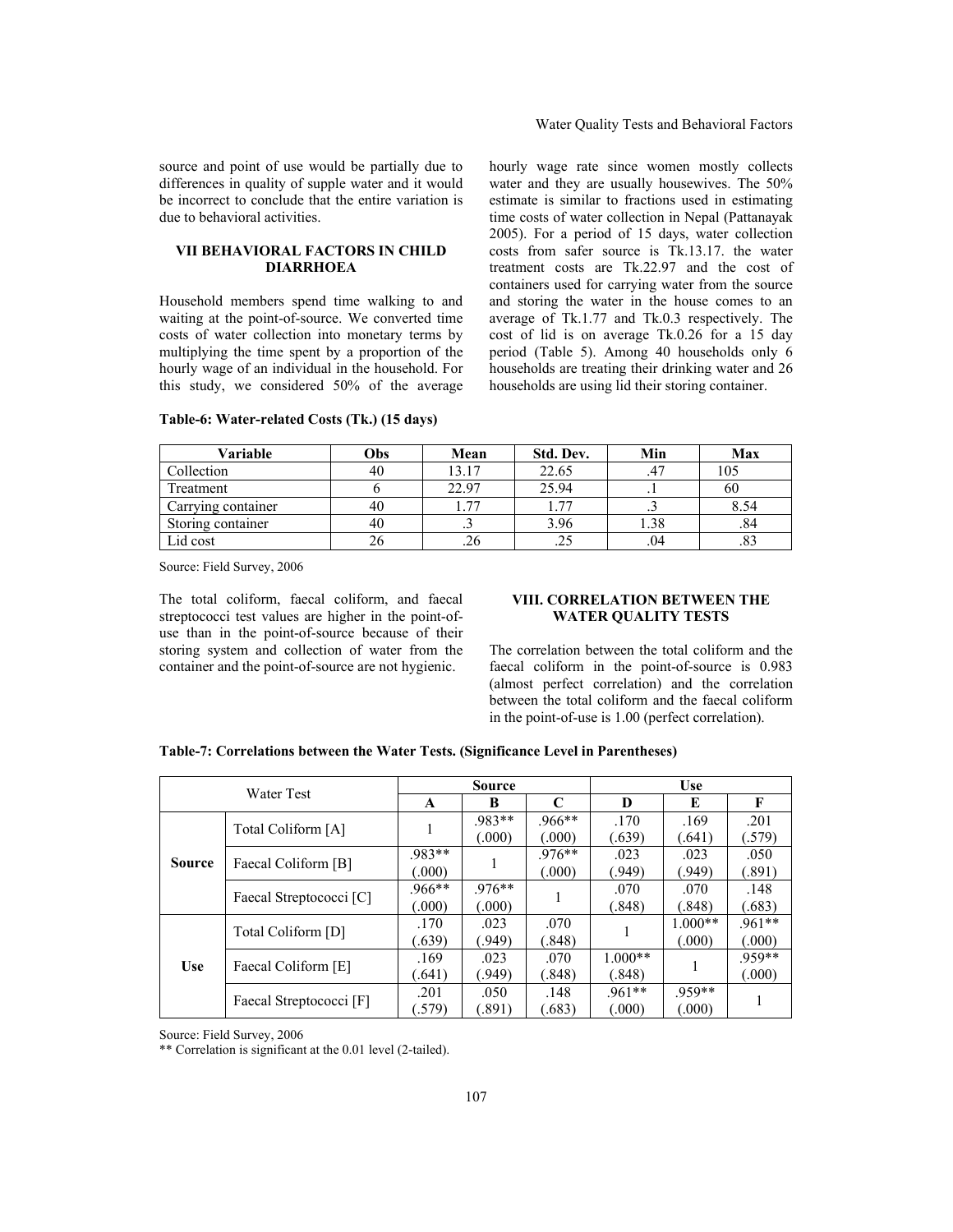The correlation between the total coliform and the faecal streptococci in the point-of-source is 0.966 (almost perfect correlation) and the correlation between the total coliform and the faecal streptococci in the point-of-use is 0.961 (almost perfect correlation). The correlation between the faecal coliform and the streptococci in the point-ofsource is 0.976 (almost perfect correlation) and the correlation between the faecal coliform and the streptococci in the point-of-use is 0.959 (almost perfect correlation).

Due to the almost perfect correlation between the total coliform, faecal coliform, faecal streptococci tests, we need to drop the values from these two tests (total coliform and faecal streptococci) in the econometric analysis. We will use the faecal coliform test, as it is the test most commonly referred to in the existing literature (Purnamita 2005 and Alberini et al. 1996).

#### **IX. CONCLUSION**

Diarrhoeal disease is one of the leading causes of morbidity and mortality in less developed countries, especially among children aged 0-5 years. It is a symptom of infection caused by a host of bacterial, viral and parasitic organisms most of which can be spread by contaminated water. Diarrhoea prevalence rate for the children in Dhaka slums is 214.29, and when considered separately, are 186.05 and 243.90 for male and female children respectively. The direct and indirect costs of child diarrhoea over 15 days are on average Tk. 80.57 and Tk. 67.70. The total cost of children's diarrhoea for a single household is calculated by adding all the direct and indirect costs and over a 15 day time interval. The mean of total costs of children's diarrhoea in Dhaka slums is Tk. 133.88. The water quality is measured at the point-of-use and the point-of-source by the total coliform, faecal coliform, and faecal Streptococci tests per 100 ml water. The total coliform, faecal coliform, and faecal Streptococci are at the point-of-source 651, 450, and 71 and at the point-of-use 919, 636, and 80 respectively. The test values at the point-of-use are greater than that at the point-of-source due to drinking water contaminated by behavioral activities. Due to high fuel costs, slum dwellers do not treat their drinking water. Due to the almost perfect correlation between the total coliform, faecal coliform, faecal streptococci tests, we need to drop the values from these two tests (total coliform and faecal streptococci) in the

econometric analysis. We will use the faecal coliform test, as it is the test most commonly referred to in the existing literature.

#### **ACKNOWLEDGEMENTS**

I gratefully acknowledge the financial support provided by the South Asian Network for Development and Environmental Economics (SANDEE).

### **REFERENCES**

- 1. Alberini, Anna, et al. "Determinants of Diarrhoeal Disease in Jakarta." Policy Research Working Paper, 1568. The World Bank, Policy Research Department, Public Economics Division. January 1996.
- 2. Amin, M. and Farhana Khondaker. "A contingent valuation study to estimate the parental willingness to pay for childhood diarrhoea and gender bias among rural households in India." Health Research Policy and Systems. 2.3, 2004.
- 3. Bern, C., J. Martines, I. de Zoysa, and R. I. Glass. 1992. "The Magnitude of the Global Problem of Diarrhoeal Disease: A Ten-Year Update." Bulletin of the World Health Organization *70: 705-14*
- 4. Chowdhury, N.T. (1999), 'Willingness to pay for water in Dhaka slums: A Contingent Valuation Study', edited by Ahmad et al., IUCN-The World Conservation Union, Association of Green Accounting, *Environmental Economics in Bangladesh,* 105- 116.
- 5. Fewtrell, Lorna, et al. "Water, Sanitation, and Hygiene Interventions to Reduce Diarrhoea in Less Developed Countries: A Systematic Review and Meta-Analysis" Lancet Infect Dis. 5 (2005):42-52.
- 6. Freeman, A. Myrick, III. The Measurement of Environmental and Resource Values: Theory and Methods. 2nd ed. New York: Resource for the Future, Washington, DC, 2003.
- 7. Gunatileke, Herath M. Environmental Valuation: Theory and Applications. Sri Lanka: Postgraduate Institute of Agriculture, University of Peradeniya, 2003.